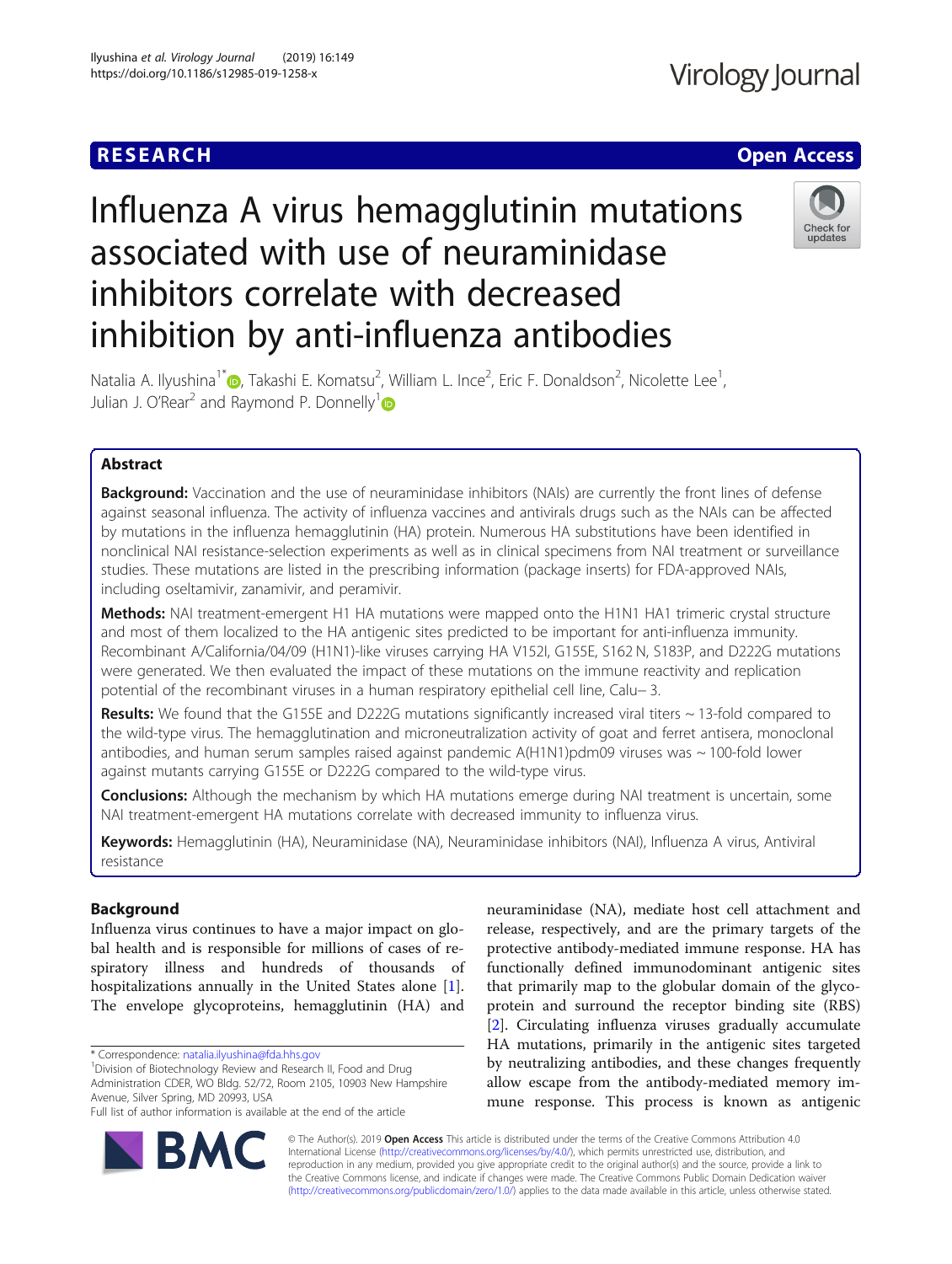"drift" and is likely driven by selection imposed by prevailing immunity in the host population, resulting in the need to periodically update the vaccine strains. Influenza virus can escape the antibody response through substitutions that induce conformational changes in the antigenic sites (epitopes), thus limiting antibody binding. Moreover, the modulation of viral HA receptor binding avidity can also lead to antigenic change and escape from antibody neutralization [\[3](#page-7-0), [4](#page-7-0)].

Many of the antiviral drug products that are either FDA-approved or in development for prophylaxis or treatment of influenza virus infection target the HA and/or NA glycoproteins and they include NA inhibitors (NAIs), monoclonal antibodies (mAbs), and vaccines. The activity of these drugs and vaccines may be affected by changes in the dynamic HA and NA molecules selected by the clinical use of these therapeutic agents. For example, influenza viruses with amino acid substitutions and/or deletions associated with reduced susceptibility to NAIs have been identified in cell culture selection studies, NAI-treated patients, as well as in circulating viruses from untreated individuals [[5](#page-7-0)–[11](#page-7-0)]. Genetic analysis showed that reduced susceptibility to NAIs is associated with mutations in the viral NA and/or HA proteins and many of these mutations are listed in the NAI package inserts [\[12](#page-7-0)–[14\]](#page-7-0). Although the mechanistic basis for NAI treatment-emergent mutations in HA has yet to be defined, it is likely that their predicted effect of lowering receptor binding avidity compensates for reduced NA activity [[5](#page-7-0)–[11](#page-7-0)]. The link between HA antibody escape and occurrence of compensatory NA mutations that result in acquisition of increased NAI resistance has been documented [\[15](#page-7-0)]. However, it is not clear if HA mutations associated with clinical use of NAIs correlate with decreased immune reactivity to anti-influenza antibodies. The present study demonstrates that NAI treatment-emergent HA mutations can result in altered antigenic profiles and may potentially impact antibodymediated virus inhibition.

#### Methods

#### Generation of recombinant viruses

Eight plasmids of the 8 gene segments of wild-type A/ California/04/09 A(H1N1)pdm09 (CA/04) virus were kindly provided by Dr. Robert G. Webster at St. Jude Children's Research Hospital, Memphis, TN. Recombinant viruses were generated by DNA transfection of 293 T cells, and the point mutations were inserted into the HA gene of wild-type virus using a Quickchange sitedirected mutagenesis kit (Stratagene) [\[16](#page-7-0)]. Stock viruses were prepared in Madin-Darby canine kidney (MDCK) cells at 37 °C for 72 h and their entire HA and NA genes were sequenced to verify the presence of the desired HA1 mutations and the absence of any additional HA/ NA substitutions. The recombinant viruses were designated according to their HA1 substitutions. All experimental work was performed in a biosafety level 2 laboratory approved for use with these strains by the U.S. Department of Agriculture and the U.S. Centers for Disease Control and Prevention.

#### Mapping of NAI treatment-emergent H1 HA mutations and antigenic sites

Structural bioinformatics was used to determine if the NAI treatment-emergent HA1 mutations can be mapped to previously described H1N1 HA antigenic sites. The X-ray crystal structure of the CA/04 HA protein (PDB: 3LZG) was downloaded from the protein databank and analyzed using MacPymol (DeLano Scientific LLC). This X-ray crystal structure was selected for our analysis because it is the same structure for which A(H1N1) epitopes were mapped previously [\[17](#page-7-0)]. The putative antigenic sites that are conserved between influenza A(H1N1) viruses and A(H1N1)pdm09 were identified based on comparison of their HA amino acid sequences and structures (Fig. [1](#page-2-0)). Each of the antigenic sites was mapped onto the HA1 trimer and colored black to distinguish these sites from the rest of the structure, which is colored in gray. NAI treatment-emergent HA1 mutations identified in cell culture or in clinical studies were mapped onto the structure using yellow or orange (for substitutions occurred in the RBS).

#### Hemagglutination inhibition (HI) and microneutralization (MN) assays

A hemagglutination inhibition (HI) assay was performed with 0.5% chicken red blood cells by a standard method [[26\]](#page-7-0). We used goat and ferret antisera as well as human convalescent sera from individuals who were confirmed to be infected with A(H1N1)pdm09 virus and a panel of 4 mAbs to HA of the CA/04 strain. Human sera were collected from anonymous donors (i.e., Donor 1, Donor 2, and Donor 3) in the licensed BioLife plasma collection centers during 2009–2010 and these serum samples were commercially obtained from Baxter Inc. Four antibodies to CA/04 HA, mAbs 28665, 28666, 28667, and 28668, were obtained through BEI Resources, NIAID, NIH. Virus-neutralizing titers were determined by infection of MDCK cells and expressed as the reciprocal of the highest serum dilution that neutralized 50% of fifty 50% tissue culture infectious doses  $(TCID_{50})$  of virus after incubation at 37 °C for 72 h.

#### Viral replication kinetics in the presence or absence of NA inhibitor

To determine multistep growth curves for each virus in the presence or absence of oseltamivir carboxylate (5  $nM = 5$  effective concentration-50 for the CA/04 virus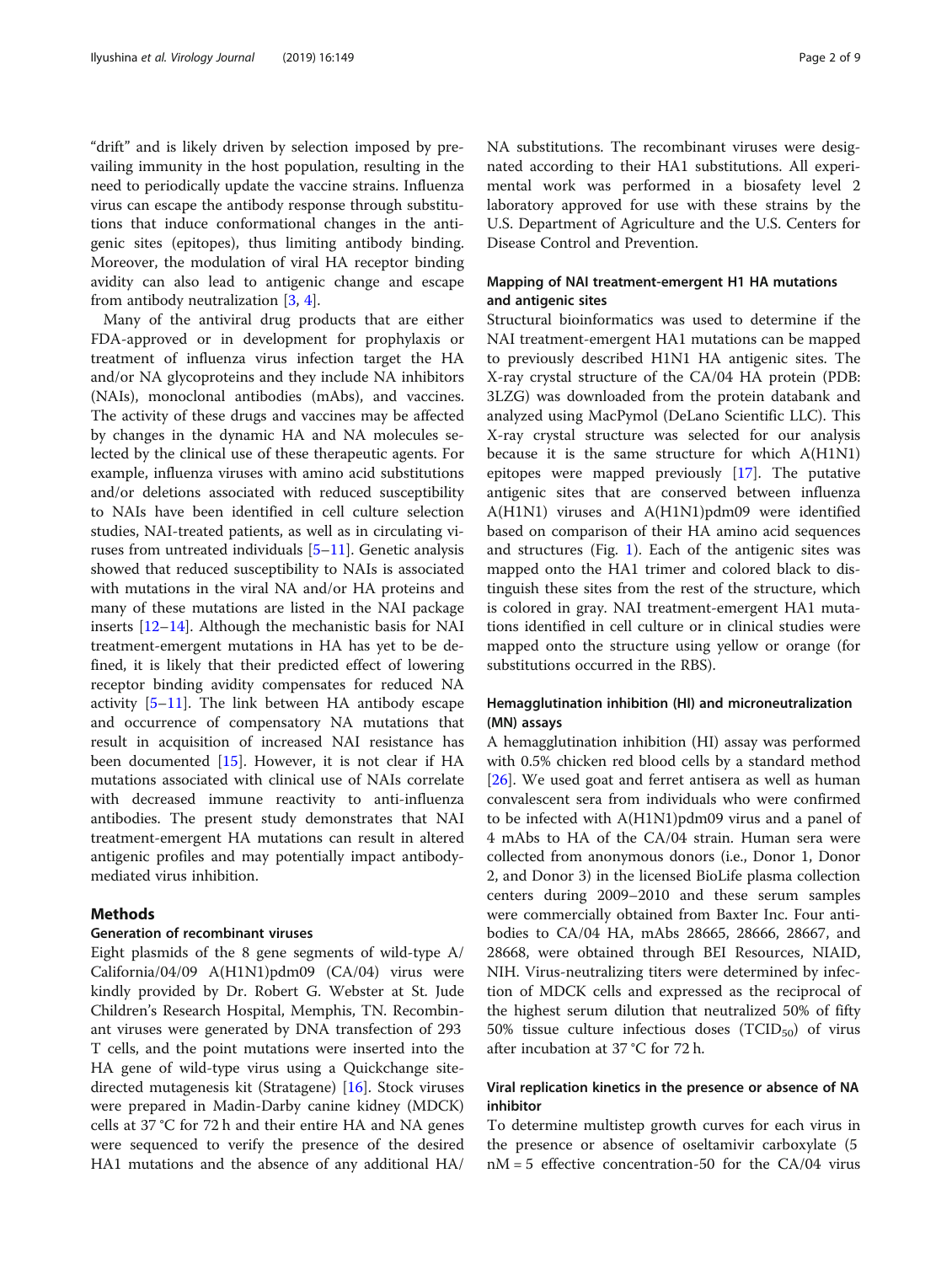<span id="page-2-0"></span>

[[27\]](#page-7-0)), human lung epithelial Calu− 3 cells were inoculated via the apical side with the H1N1 viruses at a multiplicity of infection of 0.001 plaque-forming units (PFU)/cell. After incubation for 1 h, the cells were washed and overlaid with medium with or without 5 nM oseltamivir carboxylate, 0.3% bovine serum albumin, and 1 μg/ml l-(tosylamido-2-phenyl)ethylchloromethylketone-treated trypsin. The supernatants were collected at 24, 48, and 72 h post-infection and stored at − 70 °C until titration.

#### Statistical analysis

Virus yields were compared by analysis of variance (ANOVA) with Dunnett's multiple comparisons test. A probability value of 0.05 was prospectively chosen to indicate that the findings were not the result of chance alone.

#### Results

#### NAI treatment-emergent H1 HA mutations listed in NAI package inserts

A group of HA substitutions that were identified in nonclinical NAI resistance-selection experiments or in clinical specimens from NAI treatment or surveillance studies were analyzed in this study (Table [1](#page-3-0)). Many of these mutations are described in the current FDAapproved NAI package inserts [[12](#page-7-0)–[14\]](#page-7-0). In general, NAIresistant substitutions are included in drug product labels based on clinical observation, cell culture selection, and phenotype data. HA substitutions are generally

included as NAI treatment-emergent mutations if they meet one of the following criteria: (i) selected in cell culture in the presence of NAI; (ii) observed as treatmentemergent in more than one patient, (iii) observed as treatment-emergent in a single patient at positions identified in cell culture as impacting drug susceptibility; and (iv) observed in surveillance or baseline clinical study samples at positions identified in cell culture as impacting susceptibility. It is worth noting that HA/NA substitutions observed at baseline in clinical studies or in surveillance samples are included in the approved drug product labels because there are examples of circulating amino acid polymorphisms that clearly reduce susceptibility of influenza virus to antivirals. Examples include NA H275Y in the pre-2009-pandemic H1N1 lineage and M2 S31 N in the majority of currently circulating seasonal influenza viruses [[28](#page-7-0)] as well as other viruses [[29](#page-7-0), [30\]](#page-7-0). However, it is likely that the impact of HA1 mutations on susceptibility to NAIs is highly strain- and target tissue-dependent. Therefore, some polymorphisms may not be selected by or alter susceptibility to NAIs in the currently circulating strains.

#### Mapping of NAI treatment-emergent HA mutations

We mapped the amino acid substitutions located in the HA1 domain of A(H1N1) and/or A(H1N1)pdm09 viruses onto the H1 HA1 trimeric crystal structure (Fig. 1). These mutations were identified in nonclinical NAI resistance-selection experiments or clinical specimens from treatment or surveillance studies and are listed in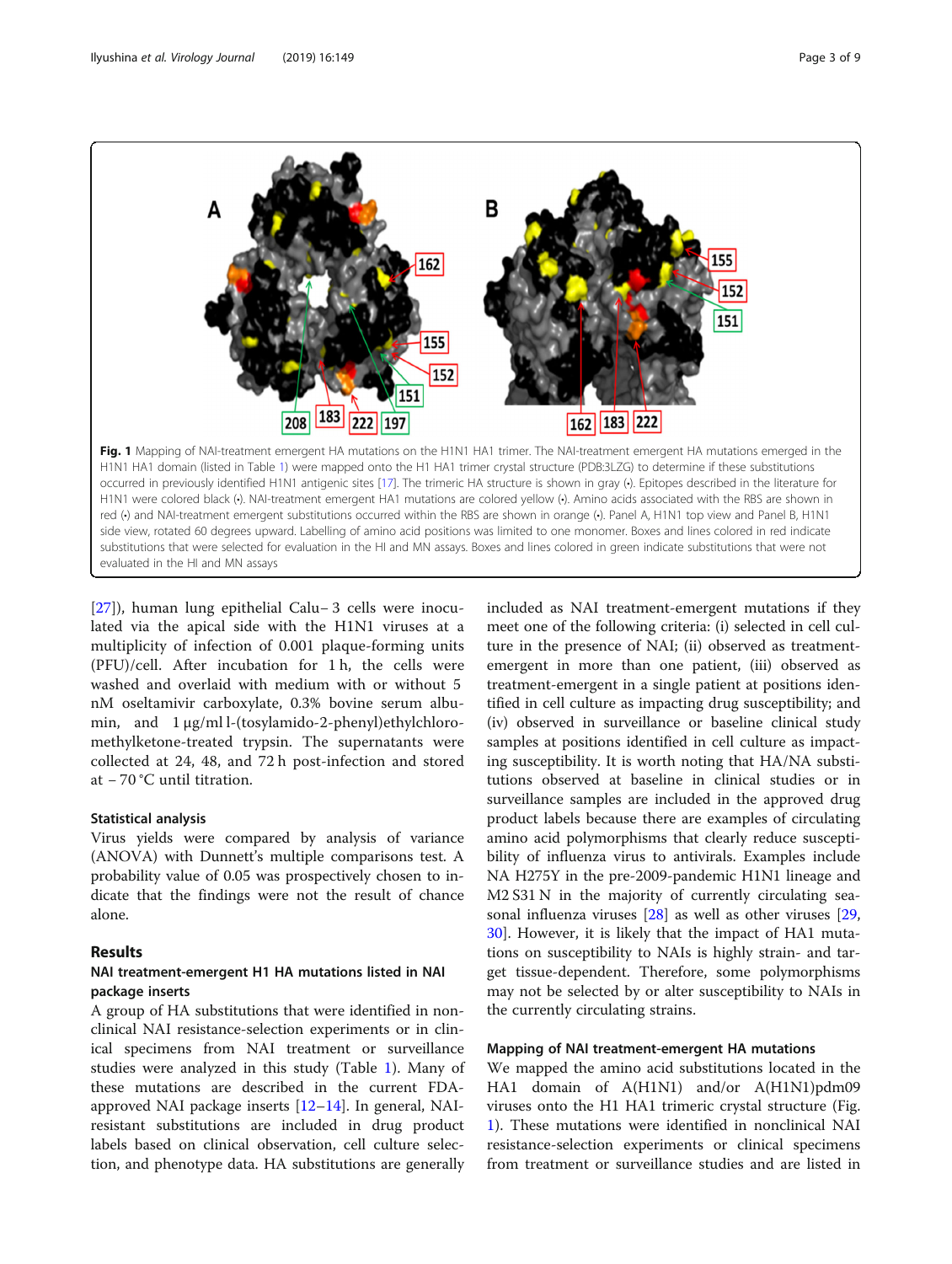<span id="page-3-0"></span>Table 1 NAI treatment-emergent H1 HA mutations included in current FDA-approved NAI package inserts

| H <sub>1</sub> HA<br>mutation<br>included<br>in NAI<br>package<br>inserts <sup>a</sup> | HA mutations selected in cell culture/associated with reduced susceptibility<br>to NAI in cell culture | <b>Strains</b><br>containing                                      | Strains from<br>untreated                              | Corresponding<br>NAI package                                                                         |                           |
|----------------------------------------------------------------------------------------|--------------------------------------------------------------------------------------------------------|-------------------------------------------------------------------|--------------------------------------------------------|------------------------------------------------------------------------------------------------------|---------------------------|
|                                                                                        | HA mutation (if different from listed) and/or<br>stain, in which the HA mutation was observed          | NA changes observed<br>together with<br>corresponding HA mutation | corresponding<br>treatment-<br>emergent<br>HA mutation | patients<br>containing<br>corresponding<br>HA mutation<br>(or HA mutation<br>at the same<br>residue) | insert                    |
| $D125Sb$ (129)                                                                         | A/Puerto Rico/8/34 (H1N1) [14]                                                                         |                                                                   |                                                        | N125D, A(H1N1)<br>pdm09 [18, 19]                                                                     | RAPIVAB <sup>®</sup> [14] |
| L151P (154)                                                                            | H151Q, A/Wuhan/259/95 (H1N1) [20]                                                                      | E119V                                                             | A(H1N1)<br>pdm09 [21]                                  |                                                                                                      | RELENZA® [13]             |
| V152I(155)                                                                             | T152A, NWS/G70C (H1N9) [6]c,d                                                                          |                                                                   |                                                        | A(H1N1)pdm09<br>[18, 21, 22]                                                                         | RELENZA® [13]             |
| G155E (158)                                                                            | A(H1N1)pdm09 [10] <sup>c,d</sup>                                                                       | N146S                                                             |                                                        |                                                                                                      | RELENZA® [13]             |
| $S162 Ne$ (165)                                                                        | NWS/G70C (H1N9) [7] <sup>c,d</sup>                                                                     |                                                                   | A(H1N1)<br>pdm09 [23]                                  | A(H1N1)pdm09<br>[21, 22, 24]                                                                         | RELENZA® [13]             |
| S183P (186)                                                                            | S183F, NWS/G70C (H1N9) [7] <sup>c,d</sup>                                                              | E119G                                                             |                                                        | A(H1N1)pdm09<br>[18, 23]                                                                             | RELENZA® [13]             |
| A197T (200)                                                                            | A/WSN/33 (H1N1) [9] <sup>d</sup>                                                                       | Deletion 92-362                                                   |                                                        | A(H1N1)<br>pdm09 [23]                                                                                | RELENZA® [13]             |
| R <sub>208</sub> K (211)                                                               | A/Puerto Rico/8/34 (H1N1) [14]                                                                         |                                                                   |                                                        |                                                                                                      | RAPIVAB <sup>®</sup> [14] |
| D222G (225)                                                                            | A/Hokkaido/15/02 (H1N1) [11] <sup>c</sup>                                                              | Y155H, V114I                                                      |                                                        | A(H1N1)pdm09<br>$[18, 21 - 23]$                                                                      | RELENZA® [13]             |

"-" - not identified

<sup>a</sup>HA1 mutations were identified in a variety of strains and reported using different numbering systems. Numbering in this table is subtype-specific and based on corresponding positions in A/California/04/2009 (H1N1) as described previously [\[25](#page-7-0)]. Numbering begins after the predicted signal peptide. H3 HA numbering is shown in parenthesis

**bSubstitution could not be reliably mapped to the HA structure due to ambiguous HA numbering coordinates (the system of numbering could not be** unambiguously determined based on the available information or did not match the expected wild-type amino acid in the reported strain)

<sup>c</sup>HA mutation independently reduced susceptibility to NAIs in cell culture

<sup>d</sup>Drug-dependent phenotype was demonstrated in cell culture

e HA1 mutation introduces potential N-linked glycosylation site

the corresponding NAI drug package inserts (Table 1). We also visualized the HA structural association with previously identified antigenic sites [[17](#page-7-0)]. Most of the NAI treatment-emergent H1 HA1 mutations mapped to the antigenic sites predicted to be important for immunity. These mutations included D125S, G155E, S162 N, and D222G (H1 numbering convention is used here and throughout the text). Substitutions at positions S183 and D222 were associated with the RBS and have been shown to impact escape from neutralizing antibodies [\[3](#page-7-0), [31\]](#page-7-0) (Fig. [1a, b](#page-2-0)). Substitution R208K mapped to the interior of the trimer below the surface-exposed globular domain distal to the HA1 antigenic sites.

#### Effect of NAI treatment-emergent HA mutations on viral growth in the presence or absence of NA inhibitor

We evaluated the replicative ability of the recombinant H1N1 mutants by assaying their virus yields in comparison to those of the parental virus after multiple replication cycles in Calu− 3 cells. As shown in Fig. [2a](#page-4-0), the CA/  $04^{\text{G155E}}$  and  $CA/04^{\text{D222G}}$  viruses grew to significantly higher titers than the wild-type virus at 72 h postinfection ( $\sim 1.1 \log_{10}$ PFU/ml,  $P < 0.05$ ). Both mutants also formed larger plaques than the parental CA/04 virus in MDCK cells ( $P < 0.05$ , data not shown). To determine if any of the NAI treatment-emergent HA1 mutations are associated with a drug-dependent phenotype, we examined the replication of the H1N1 mutants in the presence of 5 nM oseltamivir carboxylate in Calu− 3 cells (Fig. [2b](#page-4-0)). We observed that all of the HA1 mutations could rescue the weak growth capacity of the wild-type virus, thus masking any replication defect and increasing NAI resistance  $({\sim} 2.8{\sim}$  fold increase in viral titers compared to  $CA/04$ ,  $P < 0.05$ ).

#### Effect of NAI treatment-emergent HA mutations on antibody reactivity

To evaluate the impact of NAI treatment-emergent HA1 mutations on immune reactivity, we assessed the sensitivity of viruses containing selected HA1 substitutions to several anti-H1 mAbs and polyclonal antisera in HI and MN assays. HI of goat and ferret antisera raised against pandemic A(H1N1)pdm09 viruses was significantly reduced (~20-fold $\downarrow$ ) against recombinant CA/04<sup>G155E</sup> and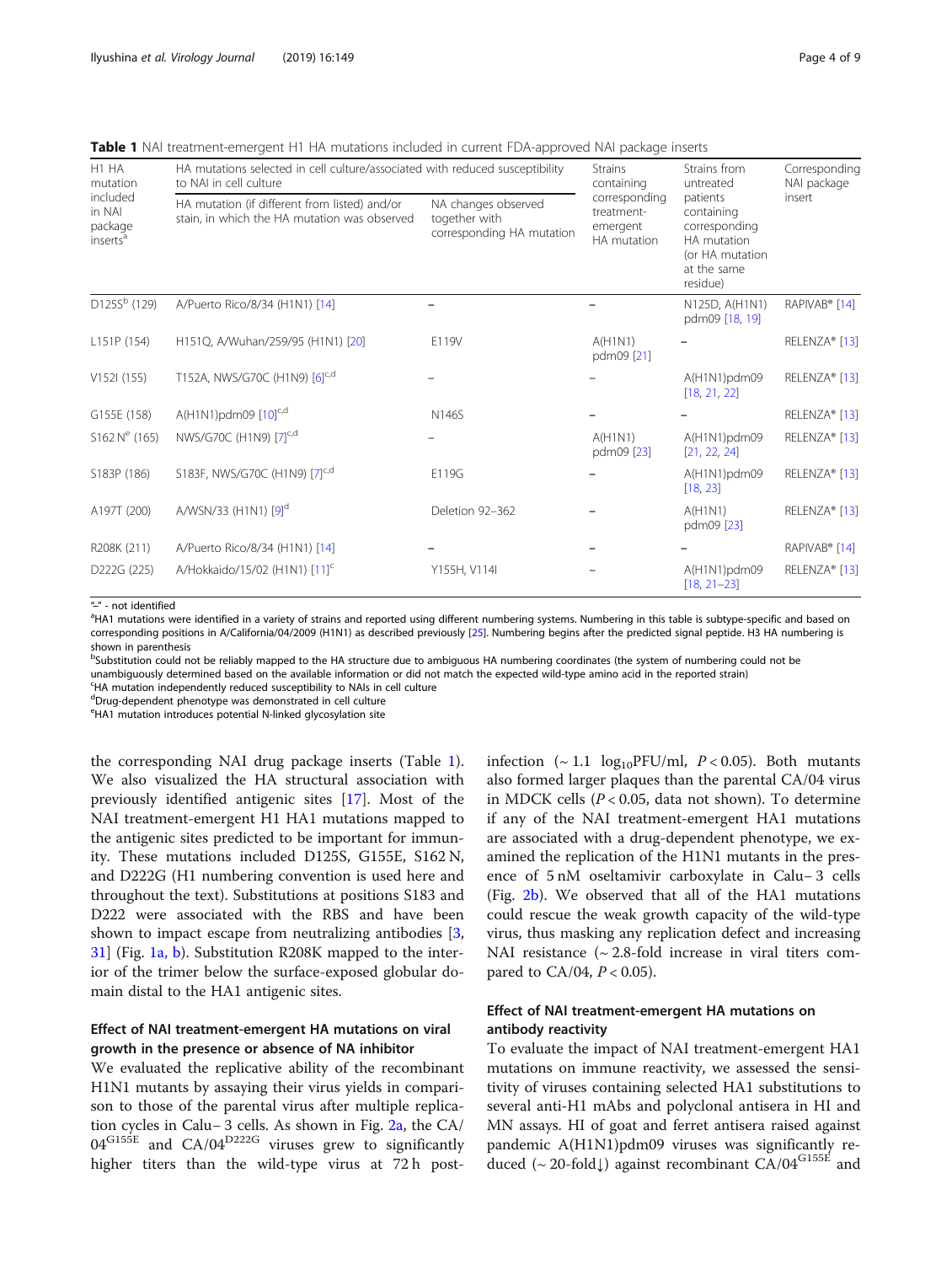<span id="page-4-0"></span>

CA/04<sup>D222G</sup> viruses carrying the G155E and D222G substitutions, respectively, compared to the wild-type CA/ 04 virus (Table [2](#page-5-0)). The HI activity of mAbs 28665 and 28668, which target antigenic site Sa [[32](#page-7-0)], was reduced  $>$  48-fold. The S183P substitution resulted in  $\sim$  4-fold drop in 28665 titers and  $\sim$  2-fold drop in 28666 and 28667 titers. There were no significant changes in ferret antisera or mAb HI activity against V152I and S162 N. To further characterize the antigenic properties of the mutant viruses, we performed MN assays using mAbs and human serum samples against CA/04. Consistent with the HI results, the MN activity of mAbs 28665 and 28668 and human serum samples collected from three different donors was reduced by >170-fold against recombinant CA/04<sup>G155E</sup> and CA/04<sup>D222G</sup> compared to

CA/04 (Table [3\)](#page-5-0). Overall, our results indicate that NAI treatment-emergent HA1 mutations may alter the antigenic profiles of A(H1N1)pdm09 and result in decreased antigenicity of the HA protein. However, this effect is selective because not all substitutions resulted in demonstrable changes in the HI and MN assays.

#### **Discussion**

The relationship between antigenic drift and concomitant changes in HA receptor binding specificity/avidity has been well documented [\[3,](#page-7-0) [4](#page-7-0), [33](#page-7-0)–[35](#page-7-0)]. Due to the proximity of the antigenic sites to the RBS, antigenic changes selected by neutralizing antibodies are often accompanied by changes in HA receptor binding properties [[3,](#page-7-0) [33](#page-7-0), [36](#page-7-0)]. Immune pressure elicited by infection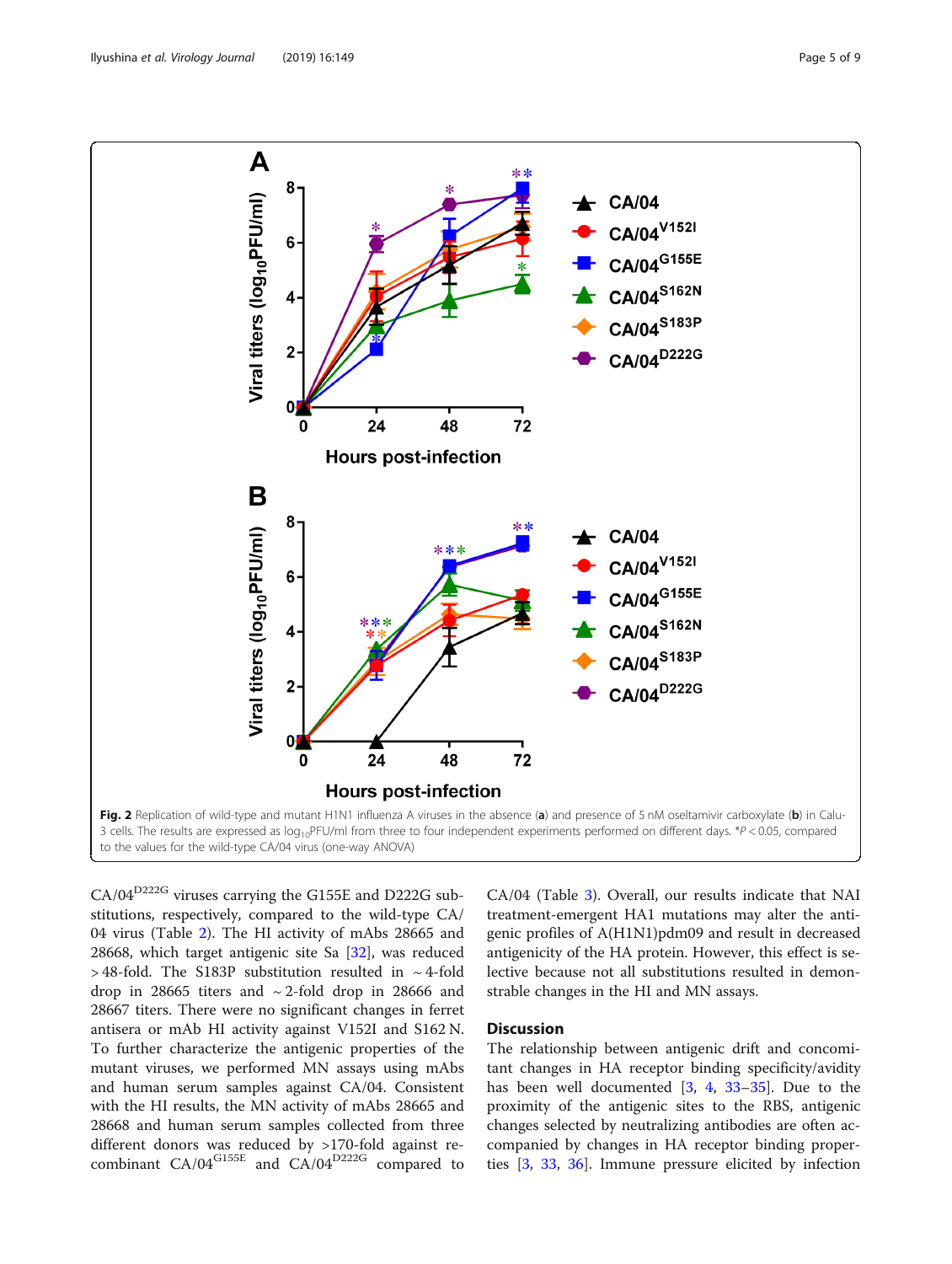| H1N1 virus             | Titer <sup>a</sup>            |              |                           |               |          |                          |                          |        |  |
|------------------------|-------------------------------|--------------|---------------------------|---------------|----------|--------------------------|--------------------------|--------|--|
|                        | Goat                          |              | Ferret antiserum against: |               |          | mAbs against CA/04:      |                          |        |  |
|                        | antiserum<br>against<br>CA/04 | CA/04        | A/CA/07/09                | A/TN/1-560/09 | 28665    | 28666                    | 28667                    | 28668  |  |
| CA/04 V1521            | $\Omega$                      | $\mathbf{0}$ | $\Omega$                  |               | $\Omega$ | $\Omega$                 | 0                        | 0      |  |
| CA/04G155E             | $-3$                          | -3           | $-3$                      | $-3$          | $> -5$   |                          |                          | >-6    |  |
| $CA/O4^{S162N}$        |                               | 0            |                           |               | $\Omega$ |                          | $-1$                     | 0      |  |
| CA/04 <sup>S183P</sup> | $\mathbf 0$                   | $\mathbf{0}$ | $\Omega$                  | N.            | $-2$     | $\overline{\phantom{0}}$ | $\overline{\phantom{a}}$ | 0      |  |
| CA/04 <sup>D222G</sup> | $-2$                          | -6           | $-3$                      | $-4$          | $> -5$   | $\Omega$                 |                          | $> -6$ |  |

<span id="page-5-0"></span>Table 2 Antigenic characterization of wild-type and mutant H1N1 influenza A viruses by HI assay

<sup>a</sup>Values represent the differences between the HI titers of antisera or mAbs (reciprocals of the serum/antibody dilutions that inhibited 8 hemagglutination units of virus) in the reactions with the wild-type CA/04 and mutant H1N1 viruses in  $log<sub>2</sub>$  units

and/or immunization may favor influenza HA substitutions that facilitate antibody escape both by altering antigenicity and by increasing HA avidity for cell surface receptors. Subsequent absence of immune pressure may further induce compensatory substitutions that reduce avidity often by increasing the negative charge of the HA region and alter antigenicity [\[3,](#page-7-0) [33,](#page-7-0) [34](#page-7-0)]. On the other hand, HA mutations that alter viral receptor affinity/specificity can contribute to NAI resistance by allowing efficient virus release from infected cells without the need for significant NA activity [\[5](#page-7-0), [37](#page-7-0)]. Although the effect of NAI treatment-emergent HA mutations on NAI susceptibility in humans remains uncertain, they are usually listed in the package inserts for NAI drug products. The possibility exists that NAIs may be associated with development of HA mutations that permit escape from natural or vaccine immunity by changing HA receptor avidity. The selective pressures mediated by NAIs and acquired immunity may also work together to accelerate the selection of beneficial compensatory HA mutations affecting receptor specificity, antigenicity, and/or functional compatibility with the NA protein.

Indeed, most of the NAI treatment-emergent HA1 mutations studied here involved changes in receptor binding avidity and specificity and, therefore, demonstrated drug-dependent phenotype in Calu-3 cells. The G155E mutation, which maps to the antigenic site Sa, and the S183P mutation, which is located within the

RBS and overlaps with antigenic site Sb [[36,](#page-7-0) [38](#page-7-0)], have been shown to significantly increase HA receptor binding to  $\alpha$ 2,6-linked sialyl receptors [\[38](#page-7-0)]. According to the previous studies, the S183P mutation enhanced virulence by altering binding to sialyl receptors in a mouse animal model [\[3](#page-7-0), [35,](#page-7-0) [37\]](#page-7-0). Moreover, the high frequency of the S183P mutation in contemporary H1N1 viruses in 2017–2018 ( $\sim$  28%) indicates that this mutation is being strongly selected for in humans. The D222G mutation, which maps to the antigenic site Ca [[17,](#page-7-0) [31,](#page-7-0) [39\]](#page-7-0), was shown to be closely associated with the enhanced virulence of A(H1N1)pdm09 virus through the increased binding affinity to  $\alpha$ 2,3-linked sialyl receptors, while maintaining  $\alpha$ 2,6 specificity [[40](#page-7-0)– [43\]](#page-7-0). In addition, S183P and D222G altered receptor binding avidity of the A/Puerto Rico/8/34 (H1N1) strain; however, whether a specific mutation results in increased or decreased receptor binding avidity depends on its genetic context [\[3](#page-7-0), [31,](#page-7-0) [34\]](#page-7-0).

There is considerable uncertainty regarding the impact of HA mutations both on NAI susceptibility in in vitro systems and on virus inhibition and clinical response to NAIs in vivo. As noted in several NAI drug product labels, the impact of HA mutations on antiviral activity of NAIs is not well characterized in humans and is likely to be influenza virus straindependent. While some of the HA mutations within the RBS have been associated with a drug-dependent

Table 3 Antigenic characterization of wild-type and mutant H1N1 influenza A viruses by MN assay

| H <sub>1</sub> N <sub>1</sub> virus | mAbs against CA/04: |       |                          | Human sera against CA/04: |           |                          |         |  |
|-------------------------------------|---------------------|-------|--------------------------|---------------------------|-----------|--------------------------|---------|--|
|                                     | 28665               | 28666 | 28667                    | 28668                     | Donor 1   | Donor 2                  | Donor 3 |  |
| CA/04 <sup>V152I</sup>              | çа                  |       |                          | $\overline{\phantom{m}}$  |           | $\overline{\phantom{0}}$ |         |  |
| CA/04G155E                          | -6                  |       |                          | $-9$                      | -6        | - 9                      | -8      |  |
| $CA/04^{S162N}$                     |                     |       |                          | $\qquad \qquad -$         | υ         |                          |         |  |
| CA/04 <sup>S183P</sup>              |                     |       | $\overline{\phantom{0}}$ | $\overline{\phantom{m}}$  |           | $\qquad \qquad -$        |         |  |
| CA/04 <sup>D222G</sup>              | $-\Delta$           |       |                          | -8                        | $-\Delta$ | –∠                       | —       |  |

<sup>a</sup>Values represent the differences between the neutralizing mAb titers (reciprocals of antibody dilutions that neutralized 50 TCID<sub>50</sub>s of virus) in the reactions with the wild-type CA/04 and mutant H1N1 viruses in  $log<sub>2</sub>$  units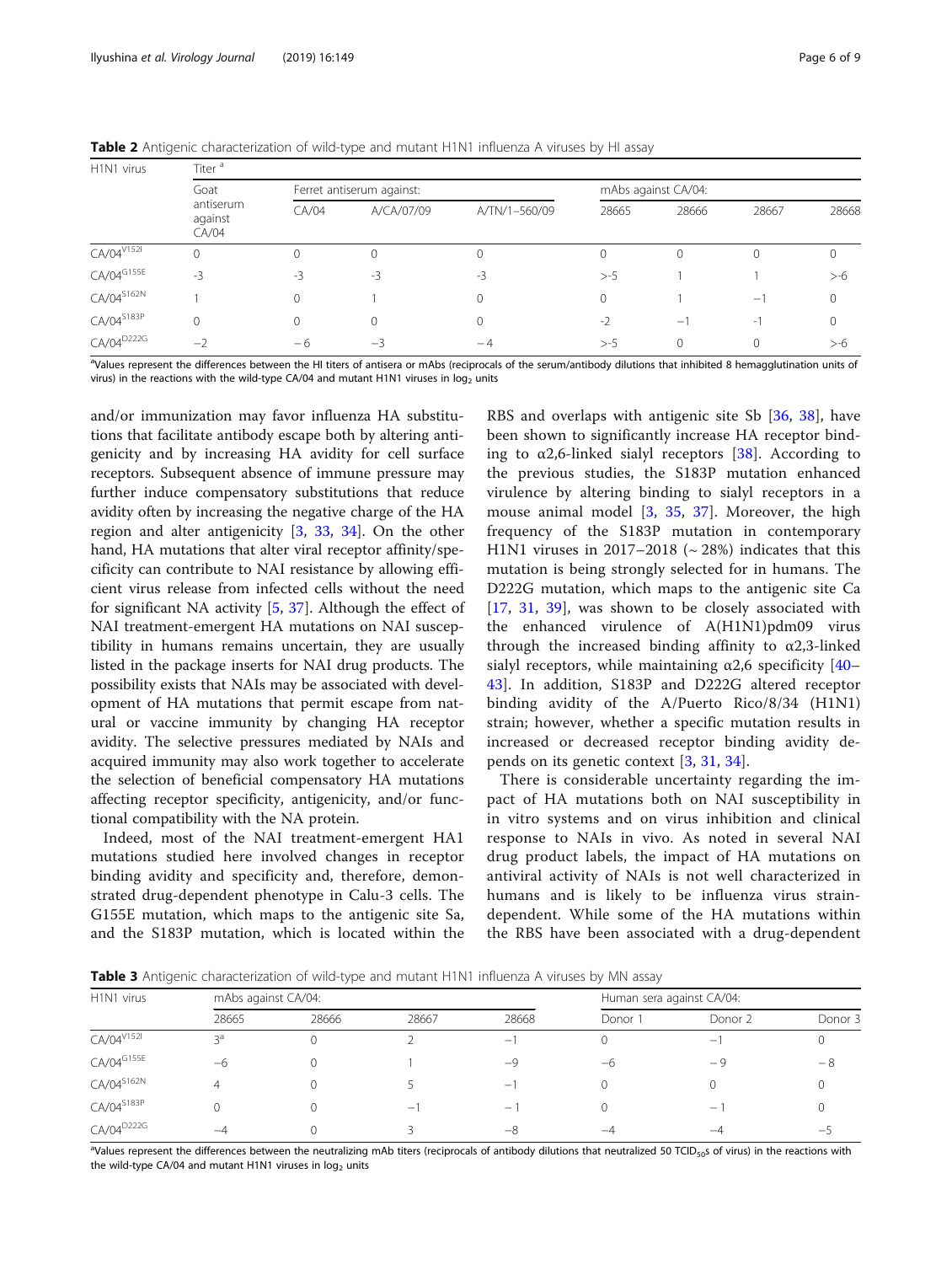<span id="page-6-0"></span>phenotype [[5,](#page-7-0) [7](#page-7-0)], the NAI-reduced susceptibility phenotype associated with HA mutations demonstrated in vitro has not yet been directly correlated with increased drug resistance in humans. Reduced NAI susceptibility associated with HA mutations in cell culture may not necessarily translate to reduced susceptibility in vivo because of differences in sialyl acid distribution patterns and HA binding requirements [[5,](#page-7-0) [37](#page-7-0)]. It is often difficult to define the selective pressure that leads to the emergence of HA substitutions that circulate in humans or emerge in NAI-treated patients. Thus, many HA mutations are pleiotropic in that they may be selected by NAIs, anti-HA antibodies, or changes in sialyl receptor distributions in a new host.

The clinical relevance of the studied HA mutations on susceptibility to NAIs remains unknown and they may represent cell culture and host adaptations. Several mutations did emerge during clinical use of NAIs or have been observed in clinical specimens. For example, the HA1 S162 N mutation was selected during intravenous zanamivir treatment [\[23\]](#page-7-0). Subjects with the HA1 D222G mutation had significantly longer ICU stays: 22.8 days vs 14.0 days for those without this substitution. The D222G substitution was also found with considerable frequency in fatal and severe cases but was virtually absent among clinically mild cases [[18,](#page-7-0) [40\]](#page-7-0). Consistent with the previous reports, our data showed that recombinant virus containing D222G resulted in  $\sim 2 \log_{10}$ PFU/mL higher titers over 72 h of replication in cell culture.

We found that several of the HA mutations associated with reduced susceptibility to NAIs correlate with decreased immune reactivity to polyclonal goat or ferret anti-influenza CA/04 antisera as measured by HI assay. Viruses containing two specific HA mutations (G155E and D222G) also demonstrated significantly decreased inhibition by anti-CA/04 mAbs and human sera collected from three different donors in MN assay. It is worth noting that these HA mutations were shown to be associated with antigenic drift in previously circulating H1N1 viruses and were also selected in escape mutants under mAb selective pressure [[17](#page-7-0), [31,](#page-7-0) [39,](#page-7-0) [44](#page-8-0)]. Our findings suggest that chronic use of NAIs such as oseltamivir, zanamivir, or peramivir may promote acquisition of HA mutations that correlate with reduced sensitivity to inhibition by anti-influenza antibodies. The potential exists that NAIs selective pressure can contribute to the HA antigenic evolution.

#### Conclusions

Vaccination and use of anti-influenza drugs are two major approaches to the prevention and treatment of

influenza virus infection. However, the activity of vaccines and antivirals can be altered by adaptive changes in the HA protein. Our findings indicate that exposure to NAIs may be associated with acquisition of HA mutations that correlate with escape from natural or vaccine-induced immunity to influenza virus.

#### Abbreviations

ANOVA: analysis of variance; CA/04: A/California/04/09 A(H1N1)pdm09 influenza virus; HA: hemagglutinin; HI: hemagglutination inhibition (HI); mAbs: monoclonal antibodies; MDCK: Madin-Darby canine kidney cells; MN: microneutralization; NA: neuraminidase; NAIs: neuraminidase inhibitors,; PFU: plaque-forming unit; RBS: receptor binding site; TCID<sub>50</sub>: 50% tissue culture infectious dose

#### Acknowledgments

We are grateful to Dr. Robert G. Webster (St. Jude Children's Research Hospital, Memphis, TN) for providing plasmids for influenza A/California/04/ 09 (H1N1) virus and Dr. Dorothy Scott (FDA, CBER, Silver Spring, MD) for providing convalescent human serum samples from donors who were infected with the A(H1N1)pdm09 influenza virus. We thank Simone E. Adams (FDA, CDER, Silver Spring, MD) for excellent technical assistance. We also thank Drs. Jeffrey Murray, Debra Birnkrant, and Edward Cox at FDA CDER for helpful discussions and editorial suggestions.

#### Disclaimer

The views expressed in this report are those of the authors and do not necessarily represent the official policy of the FDA.

#### Authors' contributions

NI, ED, WI, RD, and TK designed the research, analyzed the data, and wrote the paper; NI, JR, RD, and TK contributed to literature review and revised the manuscript: NL and NL conducted the laboratory experimental work. All authors read and approved the final manuscript.

#### Funding

Not applicable.

#### Availability of data and materials

The datasets used and analyzed during the current study are included within this article.

#### Ethics approval and consent to participate Not applicable.

#### Consent for publication

Not applicable.

#### Competing interests

The authors declare no competing interest.

#### Author details

<sup>1</sup> Division of Biotechnology Review and Research II, Food and Drug Administration CDER, WO Bldg. 52/72, Room 2105, 10903 New Hampshire Avenue, Silver Spring, MD 20993, USA. <sup>2</sup> Division of Antiviral Products, Food and Drug Administration, 10903 New Hampshire Avenue, Silver Spring, MD 20993, USA.

#### Received: 12 August 2019 Accepted: 22 November 2019 Published online: 29 November 2019

#### References

1. Rolfes MA, Foppa IM, Garg S, Flannery B, Brammer L, Singleton JA, et al. Annual estimates of the burden of seasonal influenza in the United States: a tool for strengthening influenza surveillance and preparedness. Influenza Other Respir Viruses. 2018;12(1):132–7.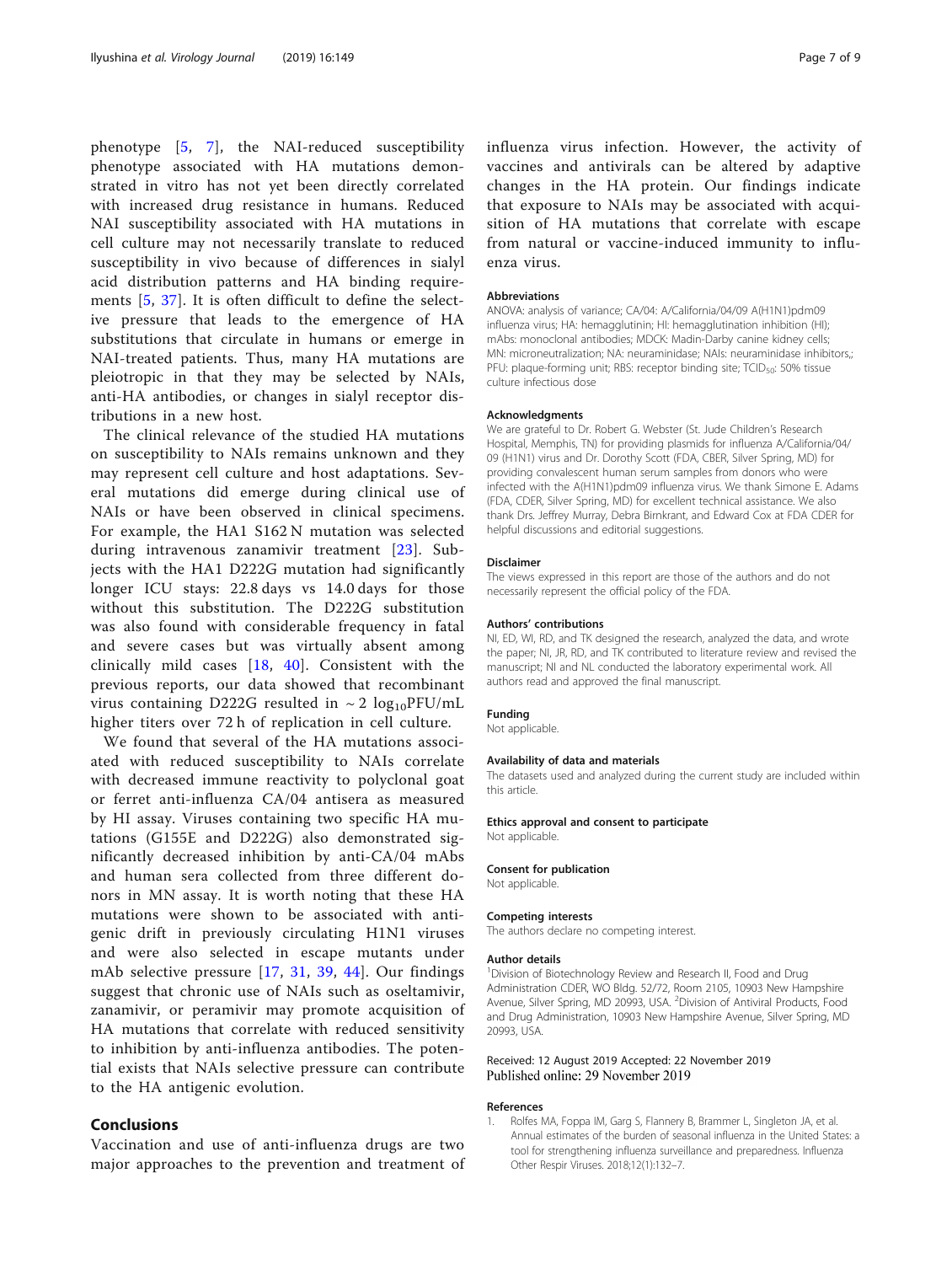- <span id="page-7-0"></span>2. Caton AJ, Brownlee GG, Yewdell JW, Gerhard W. The antigenic structure of the influenza virus A/PR/8/34 hemagglutinin (H1 subtype). Cell. 1982; 31(2Pt1):417–27.
- 3. Hensley SE, Das SR, Bailey AL, Schmidt LM, Hickman HD, Jayaraman A, et al. Hemagglutinin receptor binding avidity drives influenza A virus antigenic drift. Science. 2009;326(5953):734–6.
- 4. Koel BF, Burke DF, Bestebroer TM, van der Vilet S, Zondag GC, Vervaet G, et al. Substitutions near the receptor binding site determine major antigenic change during influenza virus evolution. Science. 2013;342(6161): 976–9.
- 5. McKimm-Breschkin JL. Resistance of influenza viruses to neuraminidase inhibitors – a review. Antivir Res. 2000;47(1):1–17.
- 6. McKimm-Breschkin JL, Blick TJ, Sahasrabudhe A, Tiong T, Marshall D, Hart GJ, et al. Generation and characterization of variants of NWS/G70C influenza virus after in vitro passage in 4-amino-Neu5Ac2en and 4-guanidino-Neu5Ac2en. Antimicrob Agents Chemother. 1996;40(1):40–6.
- 7. Blick TJ, Sahasrabudhe A, McDonald M, Owens IJ, Morley PJ, Fenton RJ, et al. The interaction of neuraminidase and hemagglutinin mutations in influenza virus in resistance to 4-guanidino-Neu5Ac2en. Virology. 1998;246(1):95–103.
- 8. Gubareva LV, Matrosovich MN, Brenner MK, Bethell RC, Webster RG. Evidence for zanamivir resistance in an immunocompromised child infected with influenza B virus. J Infect Dis. 1998;178(5):1257–62.
- Baz M, Abed Y, Boivin G. Characterization of drug-resistant recombinant influenza A/H1N1 viruses selected in vitro with peramivir and zanamivir. Antivir Res. 2007;74(2):159–62.
- 10. McKimm-Breschkin JL, Rootes C, Mohr PG, Barrett S, Streltsov VA. In vitro passaging of a pandemic H1N1/09 virus selects for viruses with neuraminidase mutations conferring high-level resistance to oseltamivir and peramivir, but not to zanamivir. J Antimicrob Chemother. 2012;67(8):1874– 83.
- 11. McKimm-Breschkin JL, Williams J, Barrett S, Jachno K, McDonald M, Mohr PG, et al. Reduced susceptibility to all neuraminidase inhibitors of influenza H1N1 viruses with haemagglutinin mutations and mutations in nonconserved residues of the neuraminidase. J Antimicrob Chemother. 2013; 68(10):2210–21.
- 12. Tamiflu (oseltamivir phosphate) tablet [package insert]. In: South San Francisco, CA. Roche Laboratories Inc. 1999 (approved). [https://www.accessdata.fda.gov/](https://www.accessdata.fda.gov/drugsatfda_docs/label/2018/021087s069,021246s052lbl.pdf) [drugsatfda\\_docs/label/2018/021087s069,021246s052lbl.pdf.](https://www.accessdata.fda.gov/drugsatfda_docs/label/2018/021087s069,021246s052lbl.pdf)
- 13. Relenza (zanamivir) inhalation [package insert]. In: Research Triangle Park, NC. Glaxo Wellcome, Inc. 1999 (appoved). [https://www.accessdata.fda.gov/](https://www.accessdata.fda.gov/drugsatfda_docs/label/2010/021036s025lbl.pdf) [drugsatfda\\_docs/label/2010/021036s025lbl.pdf](https://www.accessdata.fda.gov/drugsatfda_docs/label/2010/021036s025lbl.pdf).
- 14. Rapivab (peramivir) injection [package insert]. In: Durham, NC. BioCryst Pharmaceuticals, Inc. 2014 (appoved). [https://www.accessdata.fda.gov/](https://www.accessdata.fda.gov/drugsatfda_docs/label/2017/206426s004lbl.pdf) [drugsatfda\\_docs/label/2017/206426s004lbl.pdf](https://www.accessdata.fda.gov/drugsatfda_docs/label/2017/206426s004lbl.pdf).
- 15. Hensley SE, Das SR, Gibbs JS, Bailey AL, Schmidt LM, Bennink JR, et al. Influenza A virus hemagglutinin antibody escape promotes neuraminidase antigenic variation and drug resistance. PLoS One. 2011;6(2):e15190.
- 16. Hoffmann E, Neumann G, Kawaoka Y, Hobom G, Webster RG. A DNA transfection system for generation of influenza A virus from eight plasmids. Proc Natl Acad Sci U S A. 2000;97(11):6108–13.
- 17. Xu R, Ekiert DC, Krause JC, Hai R, Crowe JE Jr, Wilson IA. Structural basis of preexisting immunity to the 2009 H1N1 pandemic influenza virus. Science. 2010;328(5976):357–60.
- 18. Melidou A, Gioula G, Exindari M, Chatzidimitriou D, Malisiovas N. Genetic analysis of post-pandemic 2010−2011 influenza A(H1N1)pdm09 hemagglutinin virus variants that caused mild, severe, and fatal infections in northern Greece. J Med Virol. 2015;87(1):57–67.
- 19. Barr IG, Cui L, Komadina N, Lee RT, Lin RT, Deng Y, et al. A new pandemic influenza A(H1N1) genetic variant predominated in the winter 2010 influenza seasoan in Australia, New Zealand and Singapore. Eurosurveillance. 2010;15(42):19692.
- 20. Tisdale M. Influenza M2 ion-channel and neuraminidase inhibitors. In: Mayers DL, Lerner SA, Ouellette M, Sobel JD, editors. (ed), Antimicrobial drug resistance: mechanisms of drug resistance. 2009;1:421–447.
- 21. Marty FM, Vidal-Puigserver J, Clark C, Gupta SK, Merino E, Garot D, et al. Intravenous zanamivir or oral oseltamivir for hospitalized patientns with influenza: an international, randomised, double-blind, double-dummy, phase 3 trial. Lancet Respir Med. 2017;5(2):135–46.
- 22. A Study of intravenous zanamivir versus oral oseltamivir in adults and adolescents hospitalized with influenza (ZORO), [https://clinicaltrials.gov/ct2/](https://clinicaltrials.gov/ct2/show/NCT01231620) [show/NCT01231620.](https://clinicaltrials.gov/ct2/show/NCT01231620)
- 23. Yates PJ, Raimonde DS, Zhao HH, Man CY, Steel HM, Mehta N, et al. Phenotypic and genotypic analysis of influenza viruses isolated from adult subjects during a phase II study of intravenous zanamivir in hospitalised subjects. Antivir Res. 2016;134:144–52.
- 24. Korsun N, Angelova S, Gregory V, Daniels R, Georgieva, McCauley J. Antigenic and genetic characterization of influenza viruses circulating in Bulgaria during the 2015/2016 season. Infect Genet Evol. 2017;49:241–50.
- 25. Burke DF, Smith DJ. A recommended numbering scheme for influenza A HA subtypes. PLoS One. 2014;9(11):e112302.
- 26. Rowe T, Abernathy RA, Hu-Primmer J, Thompson WW, Lu X, Lim X, et al. Detection of antibody to avian influenza A (H5N1) virus in human serum by using a combination of serologic assays. J Clin Microbiol. 1999;37(4):937–43.
- 27. Adams SE, Lee N, Lugovtsev VY, Kan A, Donnelly RP, Ilyushina NA. Effect of influenza H1N1 neuraminidase V116A and I117V mutations on NA activity and sensitivity to NA inhibitors. Antivir Res. 2019;169:104539.
- 28. Fiore AE, Fry A, Shay D, Gubareva L, Bresee JS, Uyeki TM. Antiviral agents for the treatment and chemoprophylaxis of influenza - recommendations of the advisory committee on immunization practices (ACIP). MMWR Recomm Rep. 2011;60(1):1–24.
- 29. Forns X, Lawitz E, Zeuzem S, Gane E, Bronowicki JP, Andreone P, et al. Simeprevir with peginterferon and ribavirin leads to high rates of SVR in patients with HCV genotype 1 who relapsed after previous therapy: a phase 3 trial. Gastroenterology. 2014;146(7):1669–79.
- 30. Jacobson IM, Dore GJ, Foster GR, Fried MW, Radu M, Rafalsky VV, et al. Simeprevir with pegylated interferon alfa 2a plus ribavirin in treatmentnaive patients with chronic hepatitis C virus genotype 1 infection (QUEST −1): a phase 3, randomised, double-blind, placebo-controlled trial. Lancet. 2014;384(9941):403–13.
- 31. Das SR, Hensley SE, Ince WL, Brooke CB, Subba A, Delboy MG, et al. Defining influenza A virus hemagglutinin antigenic drift by sequential monoclonal antibody selection. Cell Host Microbe. 2013;13(3):314–23.
- 32. Lee N, Khalenkov AM, Lugovtsev VY, Ireland DD, Samsonova AP, Bovin NV, et al. The use of plant lectins to regulate H1N1 influenza A virus receptor binding activity. PLoS One. 2018;13(4):e0195525.
- 33. Rudneva I, Ignatieva A, Timofeeva T, Shilov A, Kushch A, Masalova O, et al. Escape mutants of pandemic influenza A/H1N1 2009 virus: variations in antigenic specificity and receptor affinity of the hemagglutinin. Virus Res. 2012;166(1–2):61–7.
- 34. Kosik I, Ince WL, Gentles LE, Oler AJ, Kosikova M, Angel M, et al. Influenza A virus hemagglutinin glycosylation compensates for antibody escape fitness costs. PLoS Pathog. 2018;14(1):e1006796.
- 35. Lin YP, Xiong X, Wharton SA, Martin SR, Coombs PJ, Vachieri SG, et al. Evolution of the receptor binding properties of the influenza A(H3N2) hemagglutinin. Proc Natl Acad Sci U S A. 2012;109(52):21474–9.
- 36. O'Donnell CD, Vogel L, Wright A, Das SR, Wrammert J, Li GM, et al. Antibody pressure by a human monoclonal antibody targeting the 2009 pandemic H1N1 virus hemagglutinin drives the emergence of a virus with increased virulence in mice. MBio. 2012;3(3):e00120–12.
- 37. Tisdale M. Monitoring of viral susceptibility: new challenges with the development of influenza NA inhibitors. Rev Med Virol. 2000;10(1):45–55.
- 38. Ye J, Sorrell EM, Cai Y, Shao H, Xu K, Pena L, et al. Variations in the hemagglutinin of the 2009 H1N1 pandemic virus: potential for strains with altered virulence phenotype? PLoS Pathog. 2010;6(10):e1001145.
- Igarashi M, Ito K, Yoshida R, Tomabechi D, Kida H, Takada A. Predicting the antigenic structure of the pandemic (H1N1) 2009 influenza virus hemagglutinin. PLoS One. 2010;5(1):e8553.
- 40. Chan PK, Lee N, Joynt GM, Choi KW, Cheung JL, Yeung AC, et al. Clinical and virological course of infection with haemagglutinin D222G mutant strain of 2009 pandemic influenza A (H1N1) virus. J Clin Virol. 2011;50(4):320–4.
- 41. Kilander A, Rykkvin R, Dudman SG, Hungnes O. Observed association between the HA1 mutation D222G in the 2009 pandemic influenza A(H1N1) virus and severe clinical outcome, Norway 2009–2010. Euro Surveill. 2010;15(9).
- 42. Chutinimitkul S, Herfst S, Steel J, Lowen AC, Ye J, van Riel D, et al. Virulence-associated substitution D222G in the hemagglutinin of 2009 pandemic influenza A(H1N1) virus affects receptor binding. J Virol. 2010; 84(22):11802–13.
- 43. Pan D, Xue W, Wang X, Guo J, Liu H, Yao X. Molecular mechanism of the enhanced virulence of 2009 pandemic influenza A(H1N1) virus from D222G mutation in the hemagglutinin: a molecular modeling study. J Mol Model. 2012;18(9):4355–66.